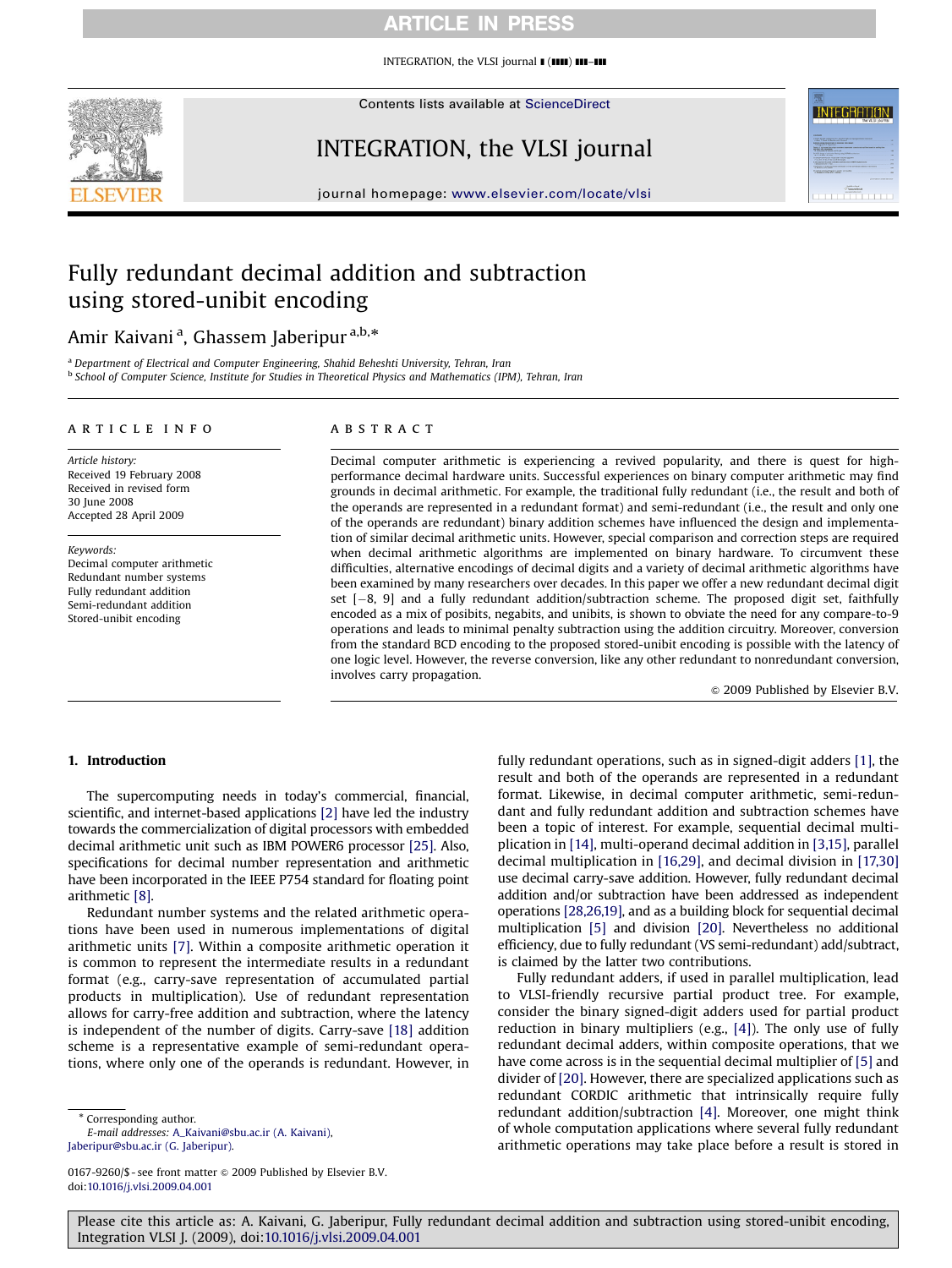memory (e.g., [\[6\]](#page-7-0)). In such computing hardware structures it is desired to keep the number of data paths and interconnections between arithmetic units as small as possible. Therefore, redundant decimal encodings with less number of bits per digit may prove more useful if other advantages are not dramatically lost. We are thus motivated to explore more efficient encodings for redundant decimal digits and fully redundant decimal addition/subtraction algorithms.

The rest of this paper is organized as follows. A brief background on decimal adders and subtracters is offered in Section 2. Previous works, on fully redundant decimal adders, are addressed in Section 3. In Section 4 we reproduce a description of two-valued-digits (Twit) and weighted-twit-set (WTS) encoding of redundant digit sets [\[11\]](#page-7-0), and present a particular WTS encoding of decimal digits. The proposed fully redundant decimal adder of this work is described in Section 5, and subsequently in Section 6, we explain how it can be adapted to perform decimal subtraction with minimal additional latency. Conversion to and from conventional decimal representation is taken up in Section 7. A comprehensive comparison of our results with the previous fully redundant add/subtract circuits, based on Logical effort [\[27\]](#page-7-0) analysis, is presented in Section 8. Finally our conclusions are drawn in Section 9.

#### 2. Background

The binary-coded-decimal (BCD) encoding is the dominant representation for decimal digits. Each BCD digit is represented by 4 bits with power-of-two weights 8, 4, 2, and 1. However, radix 10 is not a power of two and this imposes particular difficulties on implementation of decimal adders using two-valued logic and binary arithmetic cells:

- (a) Over-9 detection: It is desirable to use standard 4-bit binary adders to add two BCD digits. However, no carry-out is generated for digit-sum values in the range [10, 15]. Therefore, to decide on decimal carry-out, a comparison with 9 is generally required.
- (b) +6 Correction: Interpreting the carry-out of the 4-bit addition as a decimal carry may impose a +6 correction operation on the sum digit.
- (c) Unified add/subtract logic: This is desirable in decimal arithmetic units as is common in binary arithmetic.

Conventional BCD addition schemes [\[24\]](#page-7-0) implement the digit equation  $x^i$ +y $^i$ + $c_i = 10c_{i+1}$ +s $^i$ , where  $x^i$  and  $y^i$  are input BCD digits in position i. These addition schemes use one 4-bit binary adder per decimal position to produce an interim 5-bit sum  $w^i$  in [0,  $[19] = [0, 9]+[0, 9]+[0, 1]$ , where the last interval relates to the decimal carry-in  $c_i$ , coming from the next less-significant digit position. The interim sum  $w^i$  is decomposed to a sum BCD-digit  $s^i$ and a decimal carry-out  $c_{i+1}$ . Therefore some mechanism for over-9 detection is required to determine  $c_{i+1}$ . The whole process for  $k$ digit BCD numbers may be described as Algorithm 1, as follows:

Algorithm 1 (Conventional BCD addition). Inputs: k-digit BCD numbers  $X = x^{k-1},...,x^0$  and  $Y = y^{k-1},...,y^0$ , where  $x^i = x^i_3 x^i_2 x^i_1 x^i_0$  and  $y^i = y^i_3 y^i_2 y^i_1 y^i_0$ , for  $0 \le i \le k-1$ . *Output*:  $S = s^{k-1},...,s^0 = X+Y$ , and the overflow signal  $\nu = c_k$ . Set  $c_0 = 0$  and for  $i = 0$  to  $k-1$  do

- I. Compute the interim binary digit-sum  $w^i = w^i_4w^i_3w_2$  ${}^{i}w_{1}^{i}w_{0}^{i} = x^{i}+y^{i}+c_{i}.$
- II. If  $w^i > 9$  then  $s^i = w^i_3 w^i_2 w^i_1 w^i_0 + 0110$ , and  $c_{i+1} = 1$  else  $s^i = w^i_3 w^i_2 w^i_1 w^i_0$  and  $c_{i+1} = 0$ .

There are alternative encodings for decimal digits that overcome some of the difficulties listed above. For example, in the Excess-3 encoding [\[23\]](#page-7-0), a decimal digit d in [0, 9] is encoded as a 4-bit binary representation of  $d+3$ . The main benefit is that the carry-out of a standard 4-bit adder, receiving two Excess-3 digits, can directly serve as the decimal carry, thus obviating the need for comparison with 9.

As another example, consider the 4-bit decimal encoding with weights  $\{8, -4, -2, 1\}$  [\[31\],](#page-7-0) where no bit combination can assume a value greater than 9, hence obviating the need for the comparison operation. However, the digit adder is a specialized one with extra complexity and more latency than a conventional 4-bit adder.

Using the addition circuitry for subtraction is common in binary arithmetic, where the subtrahend is negated and then added to the minuend. For example, in the standard two's complement adder/subtractor, the penalty for subtraction is only one XOR gate per binary position. In decimal subtraction, however, the ten's complement operation is more involved. Algorithm 2 describes the details.

#### Algorithm 2 (Decimal subtraction).

*Inputs: k*-digit ten's complement decimal numbers  $X = s_x x^{k-1},...,x^0$ and  $Y = s_y y^{k-1}, \ldots, y^0$ .

Output:  $D = s_d d^{k-1}, \ldots, d^0 = X - Y$ , and overflow flag  $\nu$ .

Notation:  $x^i$ ,  $y^i$ , and  $d^i$  ( $0 \le i \le k-1$ ) are unsigned decimal digits, and  $s_x$ ,  $s_y$ , and  $s_d$  are  $(-10^k)$ -weighted sign bits.

- I. Compute the nine's complement  $\overline{y^i} = 9 y^i$  each digit  $y^i$ , for  $0 \leq i \leq k-1$ .
- II. Perform the enforced carry addition  $c_k d^{k-1}, \ldots, d^0 = x^{k-1}, \ldots,$  $x^0 + y^{k-1} \dots \overline{y^0} + 1.$
- III. Derive the sign bit of the result  $s_d = \overline{s_x \oplus s_y \oplus c_k}$ , and the overflow flag  $v = c_k \overline{s_x} s_y + \overline{c_k} s_x \overline{s_y}$ .

To reduce the overhead of performing decimal subtraction using addition circuitry, it is desirable to minimize the latency of Step I. Two levels of logic are required for the BCD nine's complement operation [\[24\]](#page-7-0), while the same is achieved, in Excess-3, by bit-wise inversion. Unfortunately, however, the latter requires a complex post-correction step per digit, which involves a conditional add- $\pm 3$  operation depending on the value of carry-out. There is also the 4-2-2-1 encoding of decimal digits [\[29\],](#page-7-0) where nine's complementation is possible via bit-wise inversion. However, we have not encountered any decimal adder/ subtractor based on such encoding. Finally the nine's complementation of  ${8, -4, -2, 1}$ -encoded decimal digits is possible, but the specialized adder cells provided in [\[31\]](#page-7-0) are not 4-bit binary adders and cannot accept nine's complemented digits.

#### 3. Redundant-digit decimal arithmetic

The main benefit of redundant number systems is the possibility of carry-free addition, where addition is performed in a small constant time independent of the number of digits in the operands [\[21\].](#page-7-0) Algorithm 3 (reproduced from [\[12\]](#page-7-0) for ease of reference) describes the steps of carry-free addition. Conversion of a number, represented in a conventional nonredundant encoding (e.g., two's complement, or BCD), to its equivalent representation in a redundant encoding is also a carry-free operation. However, the reverse conversion requires wordwide carry propagation, where the latter may be amortized over per-operation savings compounded by many redundant operations.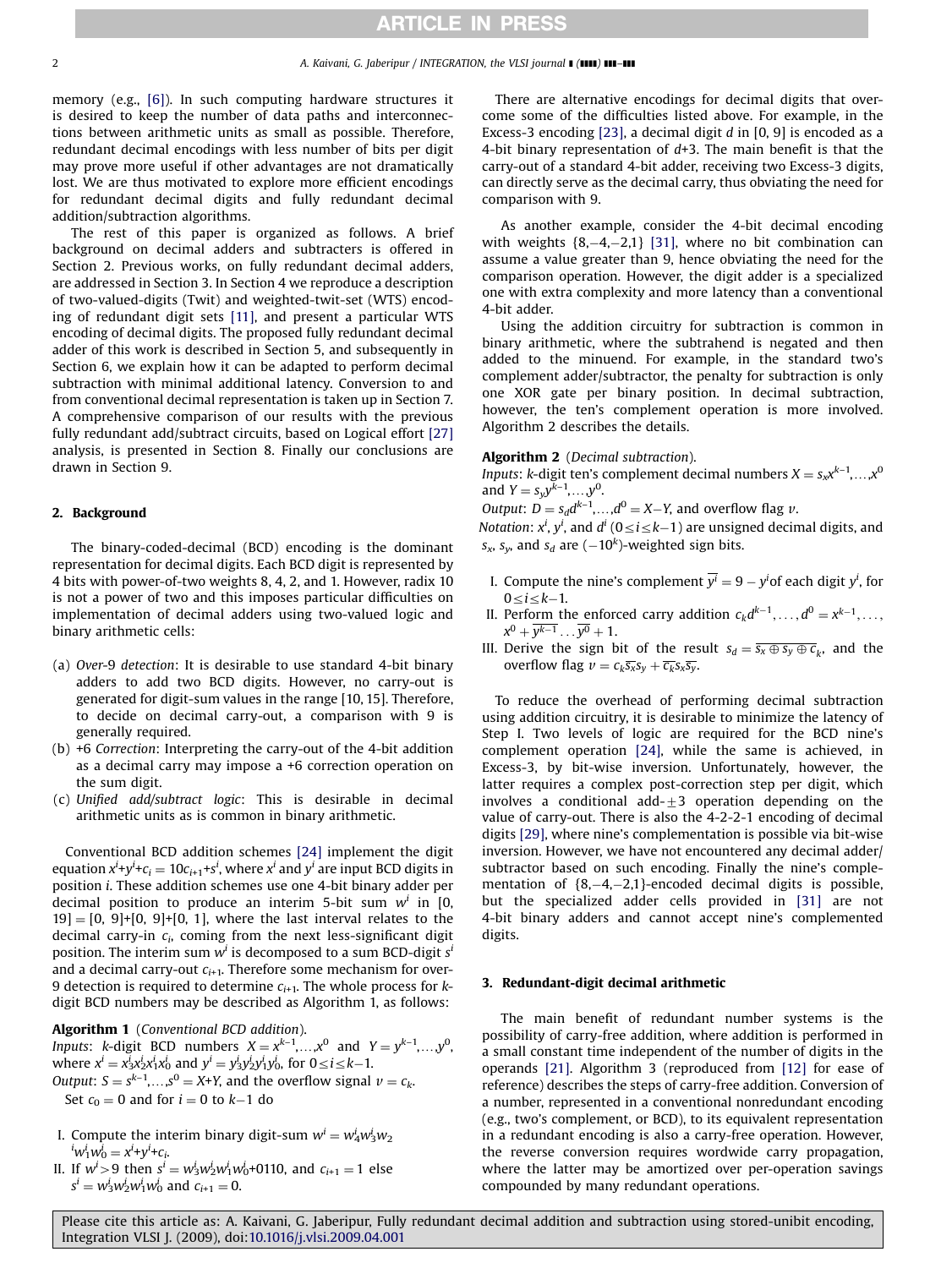<span id="page-2-0"></span>Algorithm 3 (Conventional carry-free radix-r addition). Inputs: k-digit radix-r numbers  $X = x^{k-1},...,x^0$  and  $Y = y^{k-1},...,y^0$ . Output:  $S = s^{k-1}, \ldots, s^0 = X+Y$ .

Notation:  $x^i$ ,  $y^i$ , and  $s^i$  (0 $\le$ i $\le$ k $-1$ ) are radix-r digits in [ $\alpha, \beta$ ].

Concurrently perform the following digit operations for all radix-r positions  $(0 \le i \le k-1)$ :

- I. Compute the position sum  $p^i = x^i+y^i$ .
- II. Derive the interim sum digit  $w^i$  and transfer digit  $t^{i+1}$  satisfying  $w^i = p^i - rt^{i+1}.$
- III. Form the final sum digit  $s^i = w^i + t^i$ .

The interim sum and transfer digit in Step II are chosen such that the computed sum digit in Step III falls within  $[\alpha, \beta]$ . The performance efficiency of this algorithm depends, to some extent, on the encoding of redundant digits. For example the stored transfer representation of redundant numbers obviates the need for Step III [\[11\].](#page-7-0) To take advantage of this improvement, we propose a stored transfer representation of decimal digits in the next section.

The digit set of a redundant number system should have more members than the radix of the representation. Thus the digits of a radix- $2<sup>h</sup>$  redundant number system must be represented with more than h bits. When the radix is not a power of two, however, it may be possible to avoid using any extra bits to encode the digit. For example, Shirazi et al. represent the digit values of a radix-10 digit set [-7, 7] as 4-bit two's complement numbers. This digit set is redundant since the number of digits (i.e.,  $7+7+1 = 15$ ) exceeds the radix (i.e., 10). Note that the number of bits in the encoding is equal to the minimum required for any nonredundant decimal encoding (i.e.,  $\lceil \log 10 \rceil = 4$ ). As another example, consider the maximally redundant decimal digit set [-9, 9] represented by a positive and a negative equally weighted BCD digits [\[19\]](#page-7-0). Given that the latter digit set may be represented by only 5 bits (i.e., [ $log 19$ ]), the 8-bit encoding of  $[19]$  needs to be carefully examined for possible advantages (see Section 8.3). Besides the latter signed-digit sets, there are instances of redundant decimal digit sets with no negative value. These two types of redundant decimal digit sets are further distinguished below:

- (a) Nonnegative digit sets: The designs of decimal multipliers by [\[16,29\]](#page-7-0) imply the use of digit sets  $(0, 10)$  and  $(0, 18)$ , respectively. However, there are ten's complement signed multiples in the first level of the partial product tree. These signed multiples are generated because the 8- and 9-multiples are represented as 10X–2X and 10X–X, respectively, where X is the multiplicand. Only one of the operands in the first reduction level, which is indeed nonredundant, can be negative. Therefore, after this level, the reduced partial products are all positive. However, in fully redundant applications with nonnegative digit sets, either sign-magnitude or radix-complement encoding is required, where some obstacles get in the way of efficient processing. For example, consider the swapping of the operands and postcomplementation in the sign-magnitude redundant digit floating point addition in [\[6\]](#page-7-0). The radix-complement practice may be exemplified by the double 4-2-2-1 decimal encoding in [\[29\],](#page-7-0) where ten's complementation leads to two equally weighted sign bits that is difficult to handle.
- (b) Signed-digit (SD) sets: All the fully redundant SD decimal addition schemes that we have come across have used balanced digit sets (i.e., [-6, 6] in [\[28\]](#page-7-0), [-7, 7] in [\[26\],](#page-7-0) and [-9, 9] in [\[19\]\)](#page-7-0) with no separate sign bit for the whole number. Such sign-embedded encodings lead to almost similar treatment of addition and subtraction.

#### 4. Stored transfer representation of decimal digits

The straightforward implementation of Algorithm 3 involves two digit-wide additions in Steps I and III. The latter may be postponed until the next addition, thus saving time and energy. This intuition has led to the introduction of stored transfer representation of redundant digit set in [\[9\]](#page-7-0), extended in [\[10\]](#page-7-0) as weighted-bit-set (WBS) encoding, further extended in [\[11\]](#page-7-0) as weighted-twit-set (WTS) encoding, and theoretically supported in [\[12\]](#page-7-0).

A unified adder/subtractor based on stored-unibit-transfer (SUT) encoding demonstrated some advantages, particularly in terms of speed [\[11\].](#page-7-0) In this paper we apply a similar approach to a redundant decimal adder/subtractor and find that similar advantages can be obtained. We reproduce three definitions on twit, unibit, and WTS encoding from [\[11\]](#page-7-0), as prerequisites for defining the SUT decimal digit set.

**Definition 1** (Twit). A twit (i.e., two-valued digit) denoted as  $\{\lambda, \lambda\}$  $\lambda + \gamma$  is logically represented by a bit. However, it represents two arithmetic values  $\lambda$  and  $\lambda + \gamma$ , where  $\lambda$  is the twit's lower value and  $\gamma$  ( $\gamma > 0$ ) is the gap between  $\lambda$  and the higher value  $\lambda + \gamma$ . For example, a posibit {0, 1} has  $\lambda = 0$ , and  $\gamma = 1$ , and a negabit {-1, 0} is a twit with  $\lambda = -1$ , and  $\gamma = 1$ . Table 1 describes symbolic and dot notations of three useful twits.

The encoding for negabit, as a twit, is exactly the opposite of what is conventionally used, for example, for the most significant bit of a two's complement number. It has been shown that the inverted encoding of negabits [\[13\]](#page-7-0) leads to direct applicability of standard full adders and other counters and compressors for any combination of posibits and negabits. Example 1 briefly describes such functionality of full adders.

**Example 1** (Full adders with mixed polarity I/O). Fig. 1 shows four standard full adders with four different mixed-polarity (i.e., a mix of posibits and negabits) inputs. The polarity of inputs and outputs is indicated according to the conventions in Table 1. For example, the functionality of the full adder (c) is justified as follows, where the arithmetic value of an inversely encoded negabit *B* is  $||B|| = B-1$ , that of a posibit b is  $||b|| = b$ , lower- and upper-case versions of a bitvariable are assumed to have the same logical value (i.e.,  $b = B$ ), and  $x+y+z = 2c+s$  describes the function of a standard full adder with input bits  $x$ ,  $y$  and  $z$ , carry  $c$  and sum  $s$ :

$$
||X|| + ||Y|| + ||Z|| = X - 1 + Y - 1 + z = x + y + z - 2
$$
  
= 2c + s - 2 = 2(C - 1) + s = 2||C|| + ||s||.

Table 1



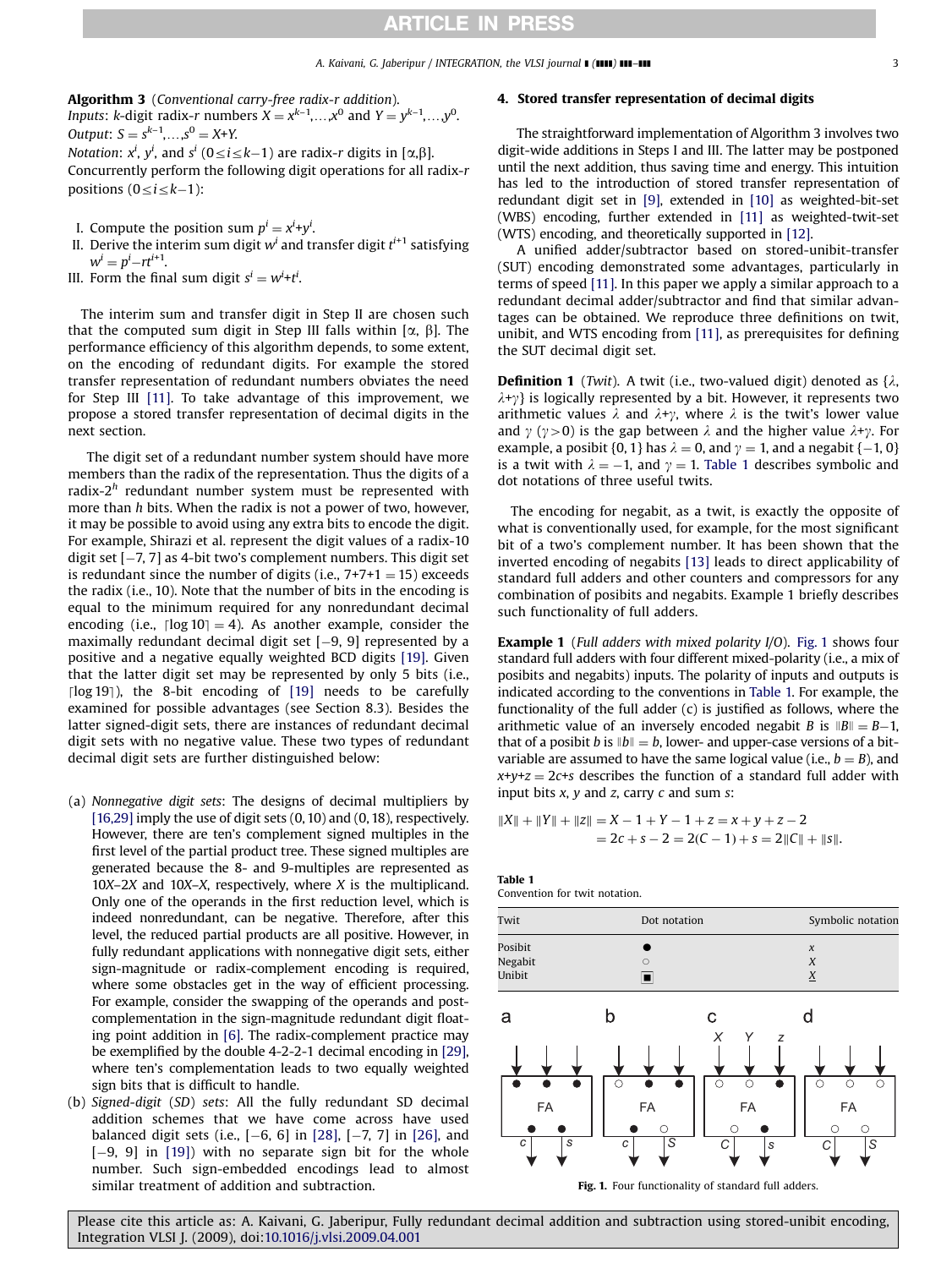<span id="page-3-0"></span>**Definition 2** (Unibit). A unibit (i.e., unit-valued bit)  $\{-1, 1\}$  is a special case of a twit with  $\lambda = -1$ , and  $\gamma = 2$ .

Definition 3 (WTS encoding). A WTS encoding a digit set includes an arbitrary number of twits, with arbitrary variety (i.e., different values for  $\lambda$  and  $\gamma$ ), in each binary position.

Definition 4 provides an example of WTS encoding.

Definition 4 (Decimal-SUT). A decimal stored-unibit-transfer digit represents the interval [-8, 9]. The encoding is composed of a transfer part and a main part. The transfer part is a weighted-1 unibit and the main part contains a 4-bit inverted-polarity two's complement number consisting of a weighted-8 posibit, and 3 negabits weighted 4, 2, and 1.

Fig. 2 depicts a decimal-SUT digit in [-8, 9]. The convention used in this paper for graphic and symbolic notation of twits is shown in [Table 1.](#page-2-0) Posibits, negabits, and unibits are shown by lowercase, uppercase, and underlined uppercase letters, respectively.

The encoding of decimal-SUT digits is quite similar to the original SUT-digit definition [\[11\]](#page-7-0) with radix-16 digit set [-9, 8] (i.e.,  $\circ \bullet \bullet \bullet$  as the main part and a unibit as the transfer). The rationale for enforcing the latter is twofold:

- We have deliberately used inverse polarities in the main part in order to overcome difficulty (a), listed in Section 2. This limits the positive range of the proposed digit set to be exactly equal to [0, 9], which obviates the need for over-9 detection. Note that the maximum positive value (i.e., 9) occurs when both the posibit and the unibit are 1.
- As regards the negative range, the required redundancy for carry-free addition [\[12\]](#page-7-0) may be provided by only two negative values (i.e., –1 and –2). However, we have included six extra negative values (i.e., [-8, -3]) to make the digit set minimally asymmetric. This allows us to use an adder similar to the SUT



Fig. 2. Proposed encoding for redundant decimal digit.

unified adder/subtractor of [\[11\],](#page-7-0) thus surmounting difficulty (c), listed in Section 2.

The proposed decimal-SUT addition scheme, as described in the next section, is shown to lead to faster add/subtract operation with respect to the three previous fully redundant schemes mentioned at the end of Section 3. This is due to the intrinsic efficiency of stored transfer representation. As regards the difficulty (b), enumerated in Section 2, we show that the correction step in the proposed addition scheme is no more complex than other alternatives.

#### 5. Decimal-SUT adder

An addition scheme for decimal-SUT numbers is described by Algorithm 4, where superscripted letters denote decimal digits. The actual realization of the algorithm is simpler than its five steps may suggest. The dot-notation and symbolic representation of the algorithm and an abstract building block of the adder, as depicted in Fig. 3 demonstrate its simplicity.

#### Algorithm 4 (Decimal-SUT addition).

Inputs: Two k-digit decimal-SUT numbers  $X = x^{k-1},...,x^0$  and  $Y = y^{k-1}, \ldots, y^0$ , where  $x^i = (x^i_3 X^i_2 X^i_1 X^i_0, X^i_0)$  and  $y^i = (y^i_3 Y^i_2 Y^i_1 Y^i_0, Y^i_0)$ for  $0 \le i \le k-1$ .

Output: A k-digit decimal-SUT number  $S = s^{k-1}, \ldots, s^0$ , where  $s^i =$  $(s_3^i S_2^i S_1^i S_0^i, \underline{S_0^i})$  for  $0 \le i \le k-1$ .

Perform the following digit operations for all positions  $i$  $(0 \le i \le k-1)$  concurrently:

- I. Form the 4-bit inverted-polarity two's complement sum  $z^i = z_3^i z_2^i z_1^i z_0^i = \frac{X_0^i}{i} + \frac{Y_0^i}{i}$
- II. Compute the carry-save sum  $(u_4^i U_3^i U_2^i U_1^i, v_3^i V_2^i V_1^i V_0^i) = x^i + y^i + z^i$ using a 4-bit binary carry-save adder.
- III. Compute  $C_{i+1} w_3^i W_2^i W_1^i W_0^i = U_3^i U_2^i U_1^i 0 + v_3^i V_2^i V_1^i V_0^i$  using a 3-bit binary adder.
- IV. Compute  $s_3^i s_2^i s_1^i s_0^i = w_3^i w_2^i w_1^i w_0^i + 6 \times (C_{i+1} + u_4^i)$ , where the parenthesized sum determines the signed-carry (in  $\{-1, 0, 1\}$ ) into decimal position i+1.
- V. Add the three equally weighted twits  $W_0^i$ ,  $C_i$  and  $u_4^{i-1}$ , to compute  $S_0^i$  and  $S_0^i$ .



Fig. 3. Abstract view of carry-free decimal adder: (a) circuit, (b) dot-notation, (c) symbolic notation.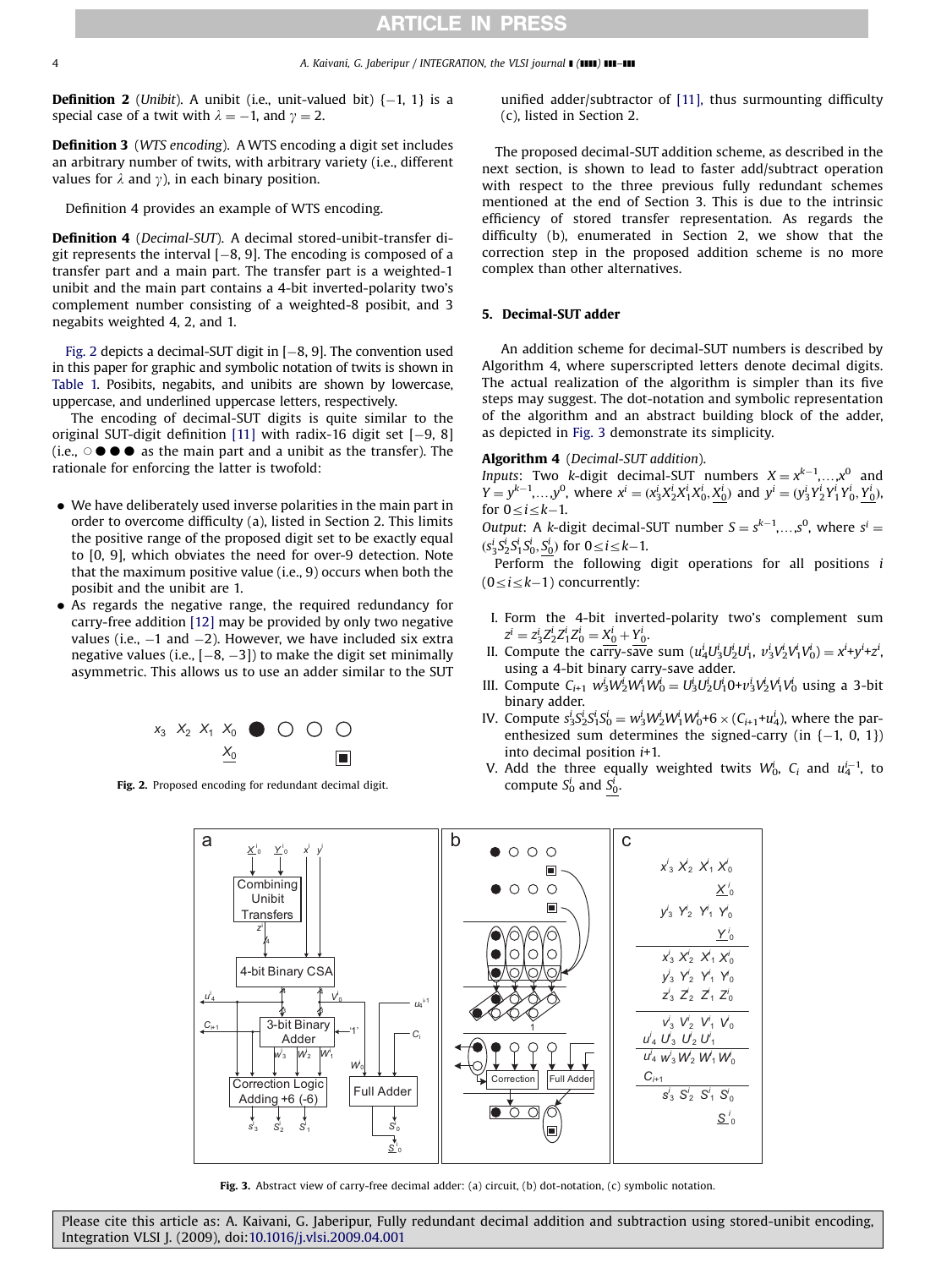### ARTICLE IN PRESS

#### A. Kaivani, G. Jaberipur / INTEGRATION, the VLSI journal  $\blacksquare$  ( $\blacksquare$ )  $\blacksquare$   $\blacksquare$

The steps of Algorithm 4 may be justified as follows:

- Step I: The collective value of the two unibits may be encoded as an inverted-polarity 4-bit two's complement number to match the encoding of the main parts of the two operands ([Fig. 3\(](#page-3-0)b)). Fig. 4 depicts the required logic, which is justified by the encoding details shown in Table 2.
- Step II: The four standard full adders implementing this step work with any mix of posibits and inversely encoded negabits [\[13\].](#page-7-0)
- Step III:  $V_0^i$  and  $u_4^i$  remain intact.  $W_0^i = V_0^i$ , and a 3-bit binary adder with enforced carry-in (representing a 1-valued negabit with arithmetic value 0) performs the addition.
- Step IV: The collective value of the equally weighted negabitposibit pair  $C_{i+1}$ , and  $u_4^i$  lies in {–1, 0, 1}, with the actual worth of {–16, 0, 16} with respect to decimal position  $i$ . The  $\pm 6$ correction is justified by the desire to consider this value as a decimal carry, with the worth of  $\{-10,\,0,\,10\}$ .
- Step V: The collective value of two negabits  $W_0^i$  and  $C_i$  and posibit  $u_4^{i-1}$  falls within [ $-2,1$ ]. These twits may be combined by a full adder to form  $S_0^i$  and  $S_0^i$ . The three leftmost and the two rightmost columns of Table 3, which represent a truth table of a full adder, justify the latter functionality of a standard full adder.

The correction block of [Fig. 3](#page-3-0)(a) may be implemented by the equation-set (1). This equation-set has been derived to meet the argument given in the justification of Step IV of Algorithm 4 above, and checked for correctness through exhaustive VHDL simulation. The delay, as shown by the corresponding gate-level



Fig. 4. Circuit for combining unibit transfers.

#### Table 2

Combining unibit-transfers.

| $X^l_0$  | Sum | 2 <sub>3</sub> | $\overline{\phantom{a}}$<br>$L_2$ | - |  |
|----------|-----|----------------|-----------------------------------|---|--|
| $\Omega$ |     |                |                                   |   |  |
| 0        |     |                |                                   |   |  |
|          |     |                |                                   |   |  |
|          |     |                |                                   |   |  |

#### Table 3

Truth table for  $S^i_0$  and  $S^i_0$ .

| $C_i$ | $I$ $I^{i-1}$ | $W_0^l$ | Sum |  |
|-------|---------------|---------|-----|--|
|       |               |         |     |  |
|       |               |         |     |  |
|       |               |         | -   |  |
|       |               |         |     |  |
|       |               |         | -   |  |
|       |               |         |     |  |
|       |               |         |     |  |
|       |               |         |     |  |

implementation ([Fig. 5\)](#page-5-0), is equal to that of two logic levels:

$$
s_2^i = w_3^i u_4^i + w_3^i C_{i+1} + w_3^i W_2^i W_1^i + u_4^i C_{i+1} W_1^i W_2^i
$$
  
\n
$$
s_2^i = (\overline{u_4^i} \ \overline{C_{i+1}} \ \overline{W_2^i} W_1^i + u_4^i C_{i+1} \overline{W_2^i} \ \overline{W_1^i}) + (\overline{u_4^i} C_{i+1} W_2^i + \overline{C_{i+1}} W_2^i \overline{W_1^i} + u_4^i W_2^i W_1^i)
$$
  
\n
$$
s_1^i = \overline{u_4^i} C_{i+1} W_1^i + \overline{u_4^i} \ \overline{C_{i+1}} \ \overline{W_1^i} + u_4^i \overline{C_{i+1}} \ W_1^i + u_4^i C_{i+1} \overline{W_1^i} = \overline{u_4^i} \oplus C_{i+1} \oplus W_1^i.
$$
\n(1)

For the purposes of delay analysis, and fair comparison, we provisionally follow the approach of the previous works (i.e., [\[26,19\]\)](#page-7-0), where the latency of simple three-input gates is assumed to be 1 $\Delta G$  and that of an XOR gate is 2 $\Delta G$ . Then the upper bound for overall delay of the adder of [Fig. 3,](#page-3-0) based on the following delay components, amounts to  $14\Delta G$ . However, a more realistic analysis based on logical effort [\[27\]](#page-7-0) is offered in Section 8.

- (a) Combining the unibit transfers (Fig. 4):  $2\Delta G$ .
- (b) Carry-save adder (only one of the XOR gates is in the critical path):  $2\Delta G$ .
- (c) Three-bit adder preferably implemented by a carry acceleration technique (e.g., carry look-ahead (CLA)):  $6\Delta G$ , due to two 3-input gates for carry calculation and one XOR gate.
- (d) Correction logic [\(Fig. 5\)](#page-5-0):  $4\Delta G$  (based on three-input gates).

#### 6. Carry-free subtraction of decimal-SUT numbers

It is often desirable to use the addition circuitry for subtraction, as is the case in the typical general-purpose two's complement processors, where the subtraction penalty is one XOR gate per bit. The general idea is to negate the subtrahend by bit-wise inversion followed by an enforced carry addition. In nonredundant decimal arithmetic, however, the subtraction is more involved and the penalty is considerable [\[24\]](#page-7-0). A minimal penalty solution (i.e., one XOR gate per bit) is offered in [\[26,19\]](#page-7-0), where a symmetric redundant representation is used for decimal digits (i.e.,  $[-7, 7]$ and [-9, 9], respectively). The proposed redundant decimal digit set of this work (i.e., [-8, 9]) is minimally asymmetric and also leads to minimal penalty subtraction. This claim is supported by the following lemma:

Lemma 1 (Twit-wise inversion of decimal-SUT digits). Twit-wise inversion of a decimal-SUT digit in  $[-8, 9]$  (see Definition 4) leads to the Excess-1 negation of the original digit.

**Proof.** . The arithmetic value of a posibit  $x$ , a negabit  $X$ , and a unibit X, given our special encoding of twits (Definitions 1 and 2), is x,  $(-1+X)$ , and  $(-1+2X)$ , respectively. The following equations clarify the lemma's claim, where  $ID$  denotes the arithmetic value of a digit D:

$$
\|x_3 X_2 X_1 X_0, \underline{X_0}\| = 8x_3 + 4(-1 + X_2) + 2(-1 + X_1) - 1 + X_0 - 1 + 2\underline{X_0}
$$
  
= 8x\_3 + 4X\_2 + 2X\_1 + X\_0 + 2\underline{X\_0} - 8  

$$
\|\overline{x_3}\ \overline{X_2}\ \overline{X_1}\ \overline{X_0}, \overline{X_0}\| = 8(1 - x_3) - 4X_2 - 2X_1 - X_0 + 1 - 2\underline{X_0}
$$
  
= -(8x\_3 + 4X\_2 + 2X\_1 + X\_0 + 2X\_0 - 8) + 1  
= -\|x\_3 X\_2 X\_1 X\_0, \underline{X\_0}\| + 1.

Corollary 1 (Negation of a decimal-SUT digit). To negate a decimal-SUT digit, it is sufficient to invert all its twits and store a negabit, bearing arithmetic value -1 (logical 0), along its least significant position.

Given the above simple negation technique, we can easily adapt the decimal-SUT adder to perform subtraction. We just XOR the twits of the second operand (i.e., addend or subtrahend) with an

Please cite this article as: A. Kaivani, G. Jaberipur, Fully redundant decimal addition and subtraction using stored-unibit encoding, Integration VLSI J. (2009), doi[:10.1016/j.vlsi.2009.04.001](dx.doi.org/10.1016/j.vlsi.2009.04.001)

 $\Box$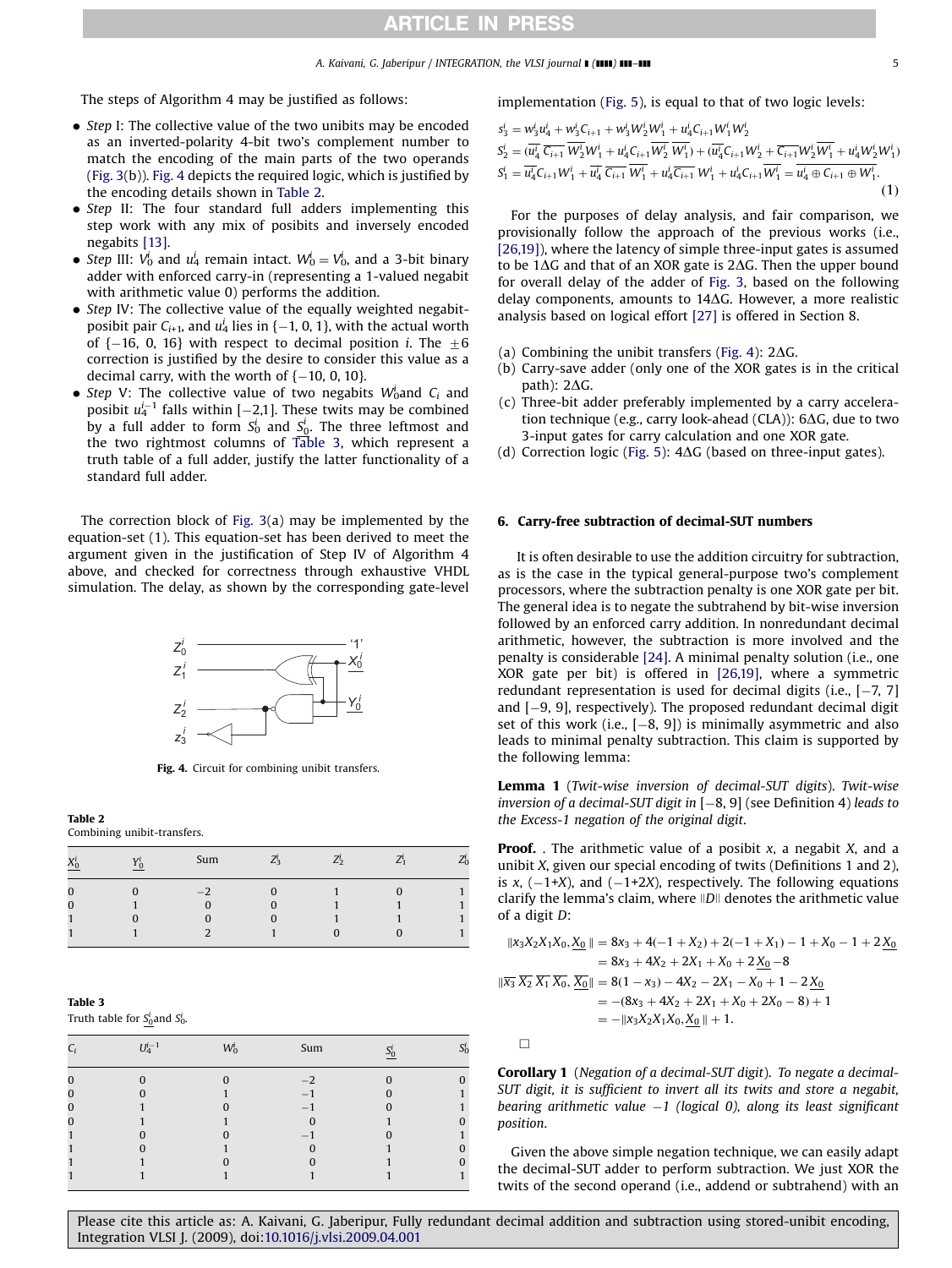### ARTICLE IN PRESS

<span id="page-5-0"></span>6 **A. Kaivani, G. Jaberipur / INTEGRATION, the VLSI journal <b>[ (IIII) III-III**</mark>







Fig. 5. Correction logic.

| Table 4                             |  |  |
|-------------------------------------|--|--|
| Conversion from BCD to Decimal-SUT. |  |  |

| Value | $a_3$    | a <sub>2</sub> | a <sub>1</sub> | a <sub>0</sub> | $x_3$ | $X_2$    | $X_1$    | $X_0$        | $X_0$    |
|-------|----------|----------------|----------------|----------------|-------|----------|----------|--------------|----------|
|       | $\Omega$ | $\Omega$       | $\bf{0}$       | $\mathbf{0}$   |       | $\Omega$ | $\Omega$ | $\mathbf{0}$ | $\Omega$ |
|       | O        | $\Omega$       | $\Omega$       |                |       | $\Omega$ | $\Omega$ |              | $\Omega$ |
|       | O        | $\Omega$       |                | $\Omega$       |       | $\Omega$ |          | $\Omega$     | $\Omega$ |
|       | O        | $\Omega$       |                |                |       | $\Omega$ |          |              | $\Omega$ |
|       |          |                | $\Omega$       | 0              |       |          |          | O            | 0        |
| ר     |          |                | $\Omega$       |                |       |          |          |              | 0        |
| 6     |          |                |                | O              |       |          |          | O            | 0        |
|       |          |                |                |                |       |          |          |              | 0        |
| 8     |          | $\Omega$       | $\Omega$       | $\Omega$       |       |          |          | $\Omega$     |          |
| 9     |          | $\Omega$       | $\bf{0}$       |                |       |          |          |              |          |

*ui* 4

*Wi* 1

operation signal s (0 for addition and 1 for subtraction), and feed a negabit  $\bar{S}$  (1 for addition and 0 for subtraction) instead of the enforced 1 of the 3-bit adder of [Fig. 3](#page-3-0). Therefore, the overall add/ subtract latency amounts to  $16\Delta G$ .

#### 7. Conversion from/to the conventional BCD format

Given that the decimal data are generally stored in BCD format, the BCD input operands are to be converted to decimal-SUT encoding before feeding into the proposed adder/subtractor. The decimal-SUT encoded result should in turn be converted back to BCD format.

The BCD to decimal-SUT conversion is outlined in Table 4, where  $a_3a_2a_1a_0$  denotes the twits of the BCD input and  $(x_3x_2x_1x_0,$  $X_0$ ) represents the decimal-SUT output. Given the redundancy of decimal-SUT encoding, there may be more than one representation for each decimal-SUT digit (e.g., 01101 is another encoding for 0 that is not used in Table 4). We have taken advantage of this flexibility to design a simple conversion logic with a single gate delay (Fig. 6).

The reverse conversion, as is expected for any redundant representation, involves carry propagation across the word-width. Algorithm 5 describes the reverse-conversion steps.

Algorithm 5 (Conversion from Decimal-SUT to BCD). Input: k-digit decimal-SUT number  $X = x^{k-1},...,x^0$ , where  $x^i = x^i$  $(x_3^i X_2^i X_1^i X_0^i, X_0^i)$  for  $0 \le i \le k-1$ .



Fig. 6. BCD to decimal-SUT converter.

Output: k-digit BCD number  $A = a^{k-1},...,a^0$ , where  $a^i = a_3^i a_2^i a_1^i a_0^i$ for  $0 \le i \le k-1$ .

Set  $C_0 = 1$ , and perform the following digit operations for all positions  $i$  (0  $\leq i \leq k-1$ ), where  $\hat{x}^i = x^i_3 X^i_2 X^i_1 X^i_0$ :

- I. Conversion of  $X_0^i \in \{-1, 1\}$  to  $u^i = U_3^i u_2^i u_1^i u_0^i = X_0^i X_0^i X_0^i 1$ .
- II. Four-bit binary addition  $b^i = C_{i+1}w^i = \hat{x}^i + u^i + C_i$  where  $-9 \le b^i \le 9$ , and  $w^i = w^i_3 w^i_2 w^i_1 w^i_0$ .

III. If  $C_{i+1} = 0$  (i.e., arithmetically  $-1$ ) then  $a^i = w^i - 6$  else  $a^i = w^i$ .

#### Justifications:

Step I: A unibit  $X$  can be expressed as a 2-bit two's complement number  $(X 1)$ . This can be further sign extended to four bits  $(X x x 1)$ .

Step II: The four-bit binary adder is a cascade of four full adders of type (c) in [Fig. 1.](#page-2-0) Note that  $C_0$  is assumed as a negabit with arithmetic value 0. Therefore, the first full adder is of type (c) that generates a negabit carry-out. The same reasoning applies to the rest of full adders.

*Step* III: In Step II if  $C_{i+1} = 0$  then  $w^i = b^{i+1}$   $6 \ge 7$ . This leads, in Step III, to  $a^i \geq 1$ , i.e., the subtract-6 operation will not generate another carry.

[Fig. 7](#page-6-0) depicts a high-level implementation of the conversion Algorithm 5, where the critical-path latency for  $C_i$  to  $C_{i+1}$  is as low as  $2\Delta G$ , provided that a carry look-ahead logic is used. The overall carry-ripple delay through the least significant  $(k-1)$ -digits amounts to  $(4+2(k-2))\Delta G$ , and the last conversion cell shows a delay of 8 $\Delta G$ . Therefore the total conversion delay is  $(2k+8)\Delta G$ ,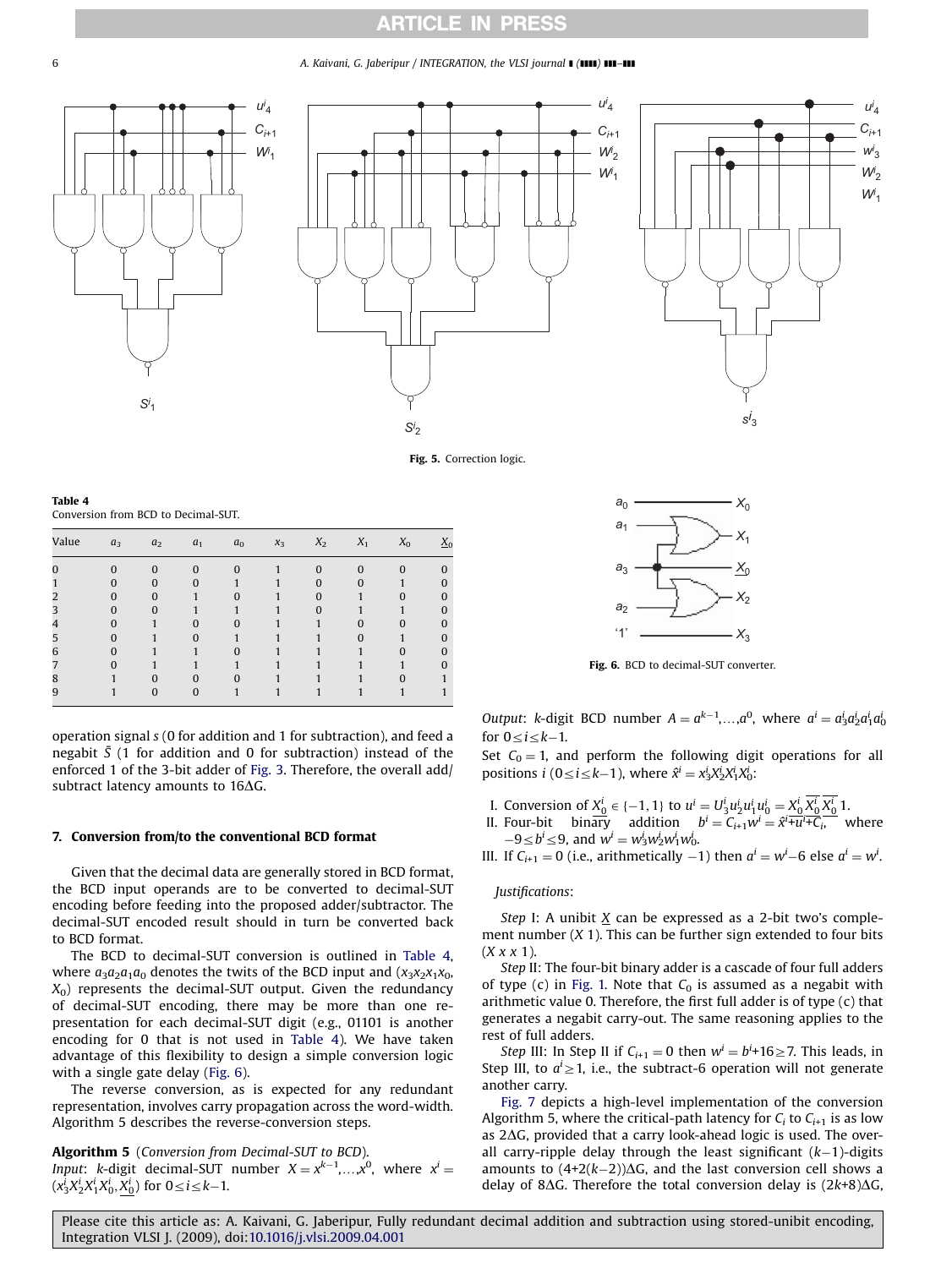<span id="page-6-0"></span>

Fig. 7. A digit slice of the decimal-SUT to BCD conversion circuit.

which may be reduced to  $O(log k)$  latency by using carry accelerating techniques between the conversion cells.

#### 8. Comparison with previous works

We have encountered, in the open literature, three different designs for fully redundant carry-free decimal addition that use decimal signed-digit sets. However, we have not come across any fully redundant addition scheme based on positive decimal redundant digit sets. These have been often used for semiredundant addition schemes (e.g., within multipliers in [\[16,29\]\)](#page-7-0). One reason could be that such digit sets introduce additional problems where both addition and subtraction are equally used (e.g., redundant digit floating point add/subtract logic [\[6\]\)](#page-7-0). Therefore we only compare the proposed scheme with the three fully redundant ones.

We have used the Logical Effort model [\[27\]](#page-7-0) for static standard CMOS gates to evaluate area-time measures. We only wish to roughly compare the performance of the proposed adder to those of prior works, and do not aim at precise evaluation results. Therefore, we do not undertake optimizing techniques such as gate sizing, and do not consider the effect of interconnections. We rather allow gates with the drive strength of the minimum-sized inverter, and assume equal input and output loads. The latency is measured in FO4 units (i.e., the delay of an inverter with a fanout of four inverters), and minimum-size NAND2 gate units are assumed for area evaluation.

#### 8.1. Svoboda approach

The very early method by Svoboda, in 1969 [\[28\]](#page-7-0), proposed a decimal signed-digit set  $[-6, 6]$ , where each digit p in  $[0, 6]$  (n in [-6, 0]) is represented by the 5-bit binary encoding for 3p (31-3n). This particular encoding and the proposed carryfree addition algorithm, although interesting and innovative as the first effort in redundant-digit decimal addition, are rather inefficient in comparison with later approaches to be explained below. Moreover, the proposed BCD to redundant decimal conversion is not carry-free, and the carry-free addition scheme has four rather complex steps. Finally, Svoboda does not provide any proposal for subtraction.

#### 8.2. Redundant BCD (RBCD)

Twenty years after Svoboda's proposal, Shirazi et al. [\[26\]](#page-7-0) used a 4-bit two's complement encoding, called redundant binarycoded-decimal (RBCD), to represent a redundant decimal digit set [-7, 7]. The RBCD adder is designed based on the conventional

carry-free addition algorithm (see Algorithm 3), where two 4-bit binary adders take care of Steps I and III, and two PLAs are responsible for decimal correction (see Step II of Algorithm 1).

The overall latency, as they have figured based on 3-input gates, amounts to 18 $\Delta G$ . The RBCD adder is adapted for performing subtraction using one XOR gate per bit for two's complementing the digits of the subtrahend. Therefore, the overall latency of RBCD adder/subtractor amounts to  $20\Delta G$ . Our delay analysis of the same circuit based on logical effort shows 19.70 and 23.51 in FO4 units for addition and subtraction, respectively.

The BCD to RBCD conversion logic proposed in [\[26\]](#page-7-0) is composed of a PLA and a 4-bit adder in sequence, leading to a slow nonredundant-to-redundant conversion process with  $9\Delta G$ delay.

The reverse conversion, like any other redundant-to-nonredundant conversion is a carry-propagating process. The reverse converter uses two PLAs and a 4-bit adder per decimal digit. The overall delay, for a k-RBCD-digit result, amounts to  $(2k+10)\Delta G$ , where the carry-propagation latency of a 4-bit adder is assumed to be  $2\Delta G$ .

#### 8.3. Decimal signed-digit (DSD) adder/subtractor

Nikmehr et al. [\[19\]](#page-7-0) offered a decimal signed-digit adder/ subtractor using the maximally redundant decimal digit set  $[-9,$ 9], represented by two equally weighted BCD digits with opposite polarities. The overall delay of the DSD adder/subtractor is evaluated, in [\[19\],](#page-7-0) to be equal to that of [\[26\].](#page-7-0) However, the addition and subtraction latencies, for the same circuits, are computed as 24.62 and 28.43 in FO4 units, respectively.

Although negation is simply performed by bit inversion, the subtraction penalty is the same in terms of latency (i.e., one XOR gate per bit). However, in terms of gate count, twice as many XOR gates are used compared to [\[26\]](#page-7-0). Moreover the main addition operation speculatively produces six sum values that require additional branching, thus greatly increasing the area consumption and latency. The BCD to DSD conversion is a zero-time operation, an impressive improvement over the  $9\Delta G$  latency of the similar conversion in [\[26\]](#page-7-0). The reverse conversion is possible by subtracting the negative component from the positive one by a standard BCD subtractor [\[24\]](#page-7-0). Therefore, the latency of the reverse conversion, for a k-DSD result, amounts to  $(4k+4)\Delta G$ .

#### 8.4. Decimal-SUT adder/subtractor

The latency of the proposed decimal-SUT adder/subtracter, as explained in Section 5, is 16 $\Delta$ G. The main improvement, regarding previous approaches, comes from the stored transfer addition scheme of Algorithm 4.

The simple BCD to decimal-SUT conversion logic ([Fig. 6\)](#page-5-0) uses one gate in its critical path, leading to conversion latency of only  $1\Delta G$ . The reverse conversion of a k-digit decimal-SUT number to its BCD equivalent (logic of Fig. 7) shows a latency of  $(2k+8)\Delta G$ .

To summarize the above discussion on the latency of redundant-digit decimal adder/subtractor, we provide Table 5,

| Table 5                                                                 |  |  |  |  |  |
|-------------------------------------------------------------------------|--|--|--|--|--|
| Comparison between the decimal-SUT scheme and the best previous results |  |  |  |  |  |

| Addition scheme Adder |                  |  |     |      | Adder/subtractor |  |                                                                               |      |
|-----------------------|------------------|--|-----|------|------------------|--|-------------------------------------------------------------------------------|------|
|                       | $T_{\text{FOL}}$ |  |     |      |                  |  | Ratio Area <sub>NAND2</sub> Ratio $T_{FO4}$ Ratio Area <sub>NAND2</sub> Ratio |      |
| Decimal SUT           | 15.32 1          |  | 125 |      | 16.90 1          |  | 131                                                                           |      |
| <b>RBCD [26]</b>      | 19.70 1.28       |  | 190 | 1.52 | 23.51 1.39       |  | -200                                                                          | 1.52 |
| <b>DSD</b> [19]       | 24.62 1.60       |  | 642 | 5.13 | 28.43 1.68       |  | 645                                                                           | 4.92 |